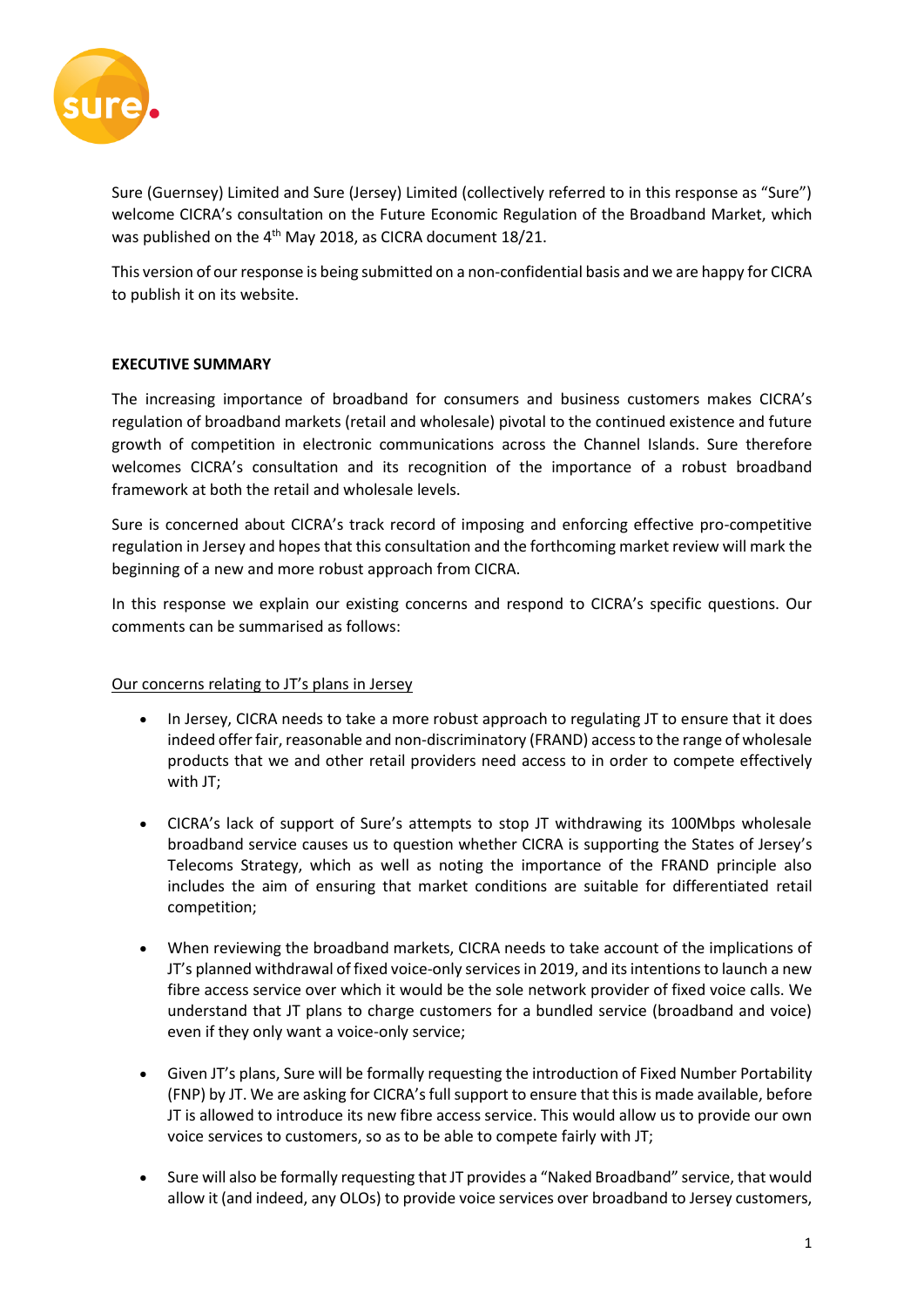and a "Bitstream" service that would allow Sure to differentiate its broadband service in terms of the speeds and contention that it can offer;

• These new wholesale services will allow us to fairly compete with JT by offering differentiated retail services that customers want, rather than being restricted to competing with JT on the basis of the limited product sets that JT Wholesale has determined.

### Our views on CICRA's consultation questions

- Sure's concerns in relation to JT's past actions and plans in Jersey inform our views and responses to CICRA's consultation. We urge CICRA to establish clear, unambiguous and robust regulatory remedies at the wholesale level that gives CICRA the ability to constrain JT's behaviour in the interest of competition, and ultimately, in the interests of end consumers;
- CICRA's reluctance to enforce regulatory remedies in Jersey is a cause for considerable concern to Sure and it is important that the regulation resulting from the forthcoming market review will provide CICRA with the tools necessary to challenge JT's behaviour and safeguard a competitive market. This should include CICRA's enforcement of existing non-discrimination obligations, along with measures to ensure compliance with the policies of the States of Jersey and Guernsey;
- Sure considers it important that some form of economic price regulation is imposed at the wholesale broadband market level. Sure, however, cannot engage in a debate on the type of price regulation to be introduced until market definition and SMP analyses have been completed and any market failures have been identified;
- Sure is concerned that CICRA is proposing that a single 1Gbps wholesale broadband speed in Jersey would be suitable to ensure a vibrant and differentiated retail broadband market. CICRA's proposal would further JT's monopolistic aims and prevent OLOs from being able to present a credible competitive threat to JT in Jersey;
- Sure considers that, unless CICRA can create an effective regulatory framework that will prevent JT from its continued anti-competitive behaviour, the States of Jersey should give serious thoughts to the establishment of an independent organisation to manage the JT fibre network, in the interests of consumers, with JT Retail and OLOs having equal and nondiscriminatory access to that infrastructure.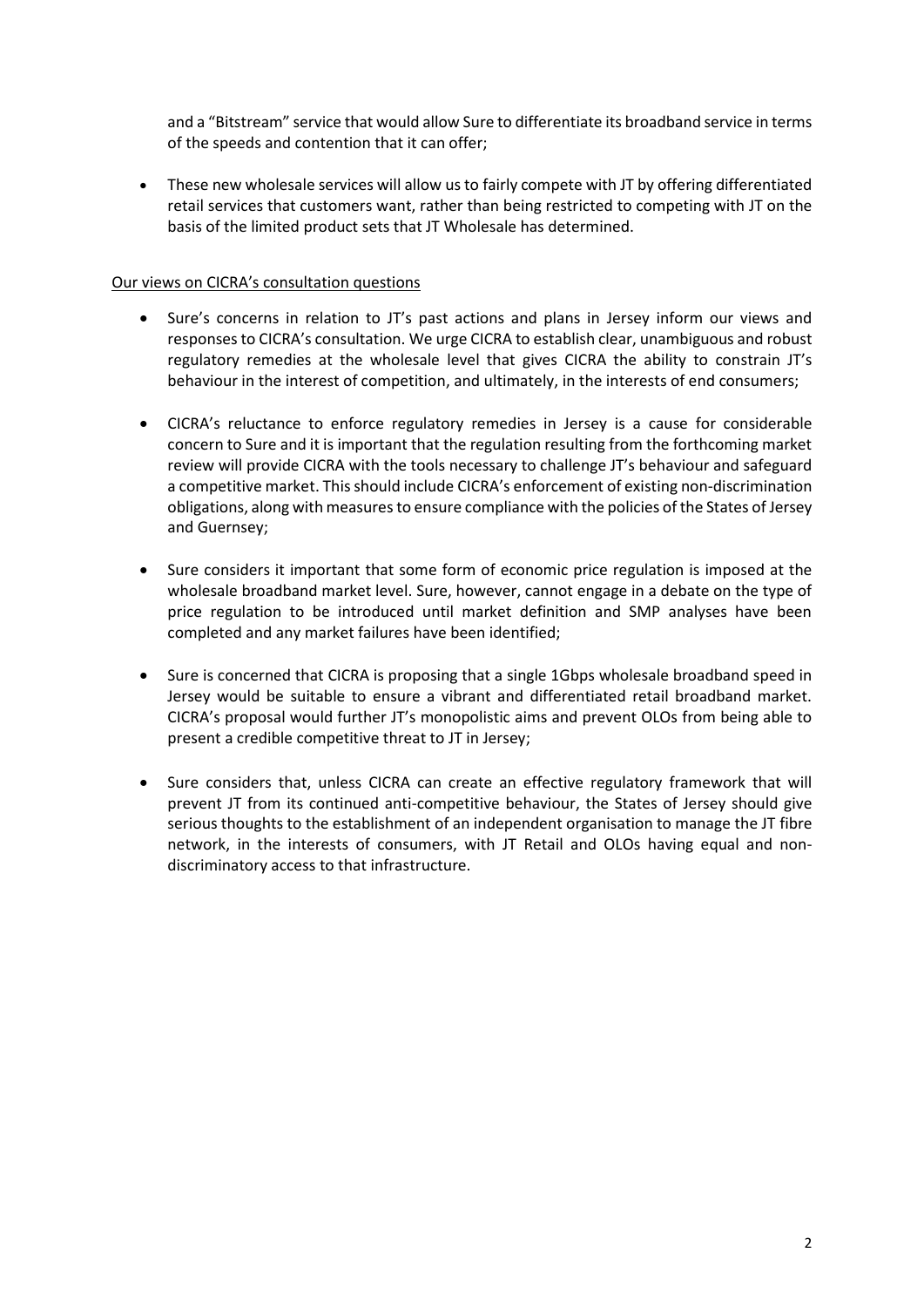### **INTRODUCTION & CONTEXT**

Before responding directly to the questions posed by CICRA within its consultation document, Sure considers that it is crucial to set out the context in which such questions must be considered. JT intends to make fundamental changes to the way in which fixed line services are provided in Jersey, which CICRA must ensure will be undertaken by JT in full compliance with its relevant licence conditions.

# JT's plans to move to a single 1Gbps retail and wholesale service and to abolish the landline voice-only service

JT announced to industry stakeholders in February 2018 that it intends to withdraw its landline-only services during 2019, along with an intention to move to a single 1Gbps broadband service at both retail and wholesale levels by 2020. Sure has several concerns regarding both of these; we outline below our main concerns:

### Move to a single 1Gbps retail and wholesale service in Jersey

In May this year, JT abolished its 100Mbps service and moved to a minimum speed service of 250Mbps at both retail and wholesale levels. This move was announced in February 2018 and Sure has since then been in discussions with CICRA to try to prevent JT from implementing that change. CICRA has, however, decided not to intervene and so the change was implemented during May 2018.

When analysing JT's rationale and justification for abolishing the 100Mbos service, it is important to recognise that JT acknowledges that less than 1% of Jersey broadband customers (both at the retail and wholesale level) currently use bandwidth of greater than 100Mbps; the change is therefore clearly not a response to consumer demand. JT has also already notified stakeholders that it will be removing both download and upload speed limits (but with no changes to customers' existing inclusive data allowances), for a trial period over the summer. That will result in customers having access a 1Gbps speed, as long as their router is capable of achieving it.

JT is planning a migration towards offering products that are only available at a 1Gbps speed to all Jersey broadband consumers by 2020, again without any evidence that this is what consumers want or need. As JT's fibre access network can deliver 1Gbps services, Sure understands that JT will want to make that speed available to customers, but we believe it should be provided as an option among other available speeds, rather than the only available service.

Significantly, Sure believes that JT's move to only providing 1Gbps broadband speeds will have negative impacts both on competition and on consumers:

### Impact on retail consumers

Retail customers taking either JT's entry level broadband (20GB allowance) or its standard broadband service (100GB allowance) find themselves in a position where they have a limited monthly inclusivedata allowance. With JT having recently increased the entry level speed to 250Mbps, with plans to increase this further to 1Gbps, customers are being encouraged to consume their data allowance much more quickly.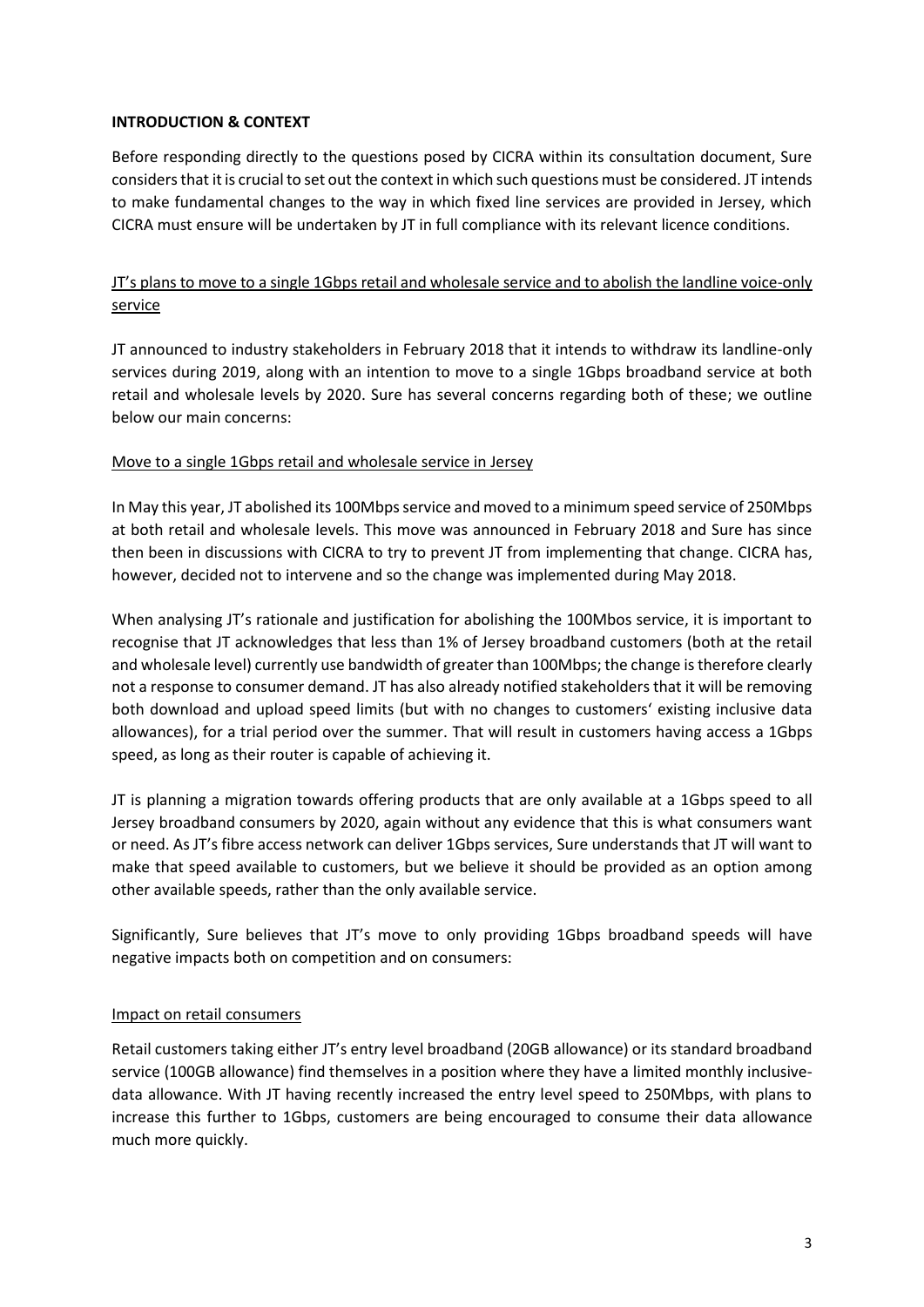It is worth noting that the average Jersey broadband user consumes  $137GB<sup>1</sup>$  of data per month, so already in excess of JT's standard package data allowance. This figure is rapidly rising on an annual basis and is likely to result in a large number of JT customers being required to buy additional data to be able to use their broadband service for the remainder of the month. As JT has a share of 70% of the retail market this may cause a material impact within that market.

## Facilitating differentiated retail competition

**.** 

Sure is concerned that CICRA has seemingly not yet identified or even acknowledged the above negative impacts on consumers as sufficiently important to intervene. This seems to be at odds with the consumer protection stance that CICRA has taken on other issues and also contrasts with the active role Ofcom has taken in the UK. Sure notes in particular that Ofcom places significant value on the existence of a tariff gradient on electronic communication services including broadband services and leased lines. For example, in the 2016 business connectivity market review (BCMR), Ofcom prioritised the protection of the tariff gradient (by which a range of different speeds of leased lines were available at different price levels) when it considered how a dark fibre product should be priced. Ofcom explicitly rejected pricing options that could result in a collapse of the tariff gradient<sup>2</sup>. On the contrary, CICRA appears to believe that consumers should not retain the right to select the speed of broadband service that best suits them, something that would also ensure that they do not pay for functionality or speed that they do not want or need<sup>3</sup>.

At this point, it is important to correct JT's misinformation about its perceived need to provide all Jersey broadband customers with a 1Gbps services. The January 2018 Oxera report<sup>4</sup> 'A telecoms strategy for Jersey', commissioned by the States, sets out the accepted proposal for 'universal access to symmetric 1Gbps speeds on JT's Gigabit network in line with the Digital Policy Framework.' The latter refers to 'ensuring 1Gb/s broadband availability to every premises' [Emphasis added]. JT seems to have misinterpreted both of these statements as requiring it to provide nothing less than 1Gbps speeds to all customers. This is simply not the case, as clarified at Sure's request, in May 2018, by Jersey's Digital Policy Unit. Rather, the requirement is for the option of a 1Gbps service to be made available to every premises, something that Sure fully supports, seeing as JT's fibre network provides that capability by default. The fact that, according to CICRA's 2017 Telecommunications Statistics and Market Report, only a maximum of 1.5% of Jersey customers have had a need, since 2012, for that speed reinforces how inappropriate JT's plans for a standard 1Gbps service is. Sure strongly believes that JT Wholesale should focus on the types of speed that customers do actually need or want (therefore the 99% of customers that currently use less than 100Mbps).

It is therefore evident that JT's and Sure's broadband strategies have significantly diverged, as can be summarised below:

<sup>1</sup> [www.cicra.gg/media/597852/cicra-telecommunications-statistics-and-market-report-2017.pdf](http://www.cicra.gg/media/597852/cicra-telecommunications-statistics-and-market-report-2017.pdf)

<sup>&</sup>lt;sup>2</sup> Paragraph 9.124 of Volume 2 of the 2016 BCMR Final Statement: 'We consider that pricing dark fibre on an active-minus basis with reference to BT's EAD 1Gbit/s product (a high bandwidth product) will allow BT the opportunity to preserve some elements of its bandwidth gradient (and demand based pricing) and thereby better supports allocative efficiency than opting for a lower bandwidth (and priced) reference product'. <sup>3</sup> Sure notes that paragraph 5.2 of the consultation document refers to the benefits of consumer choice and that consumers should not pay for services they do not need, but Sure has not yet seen CICRA enforce this principle. 4

[https://www.gov.je/SiteCollectionDocuments/Government%20and%20administration/R%20A%20telecoms%2](https://www.gov.je/SiteCollectionDocuments/Government%20and%20administration/R%20A%20telecoms%20strategy%20for%20Jersey%20Oxera%20December%202017%2020180105%20TH.pdf) [0strategy%20for%20Jersey%20Oxera%20December%202017%2020180105%20TH.pdf](https://www.gov.je/SiteCollectionDocuments/Government%20and%20administration/R%20A%20telecoms%20strategy%20for%20Jersey%20Oxera%20December%202017%2020180105%20TH.pdf)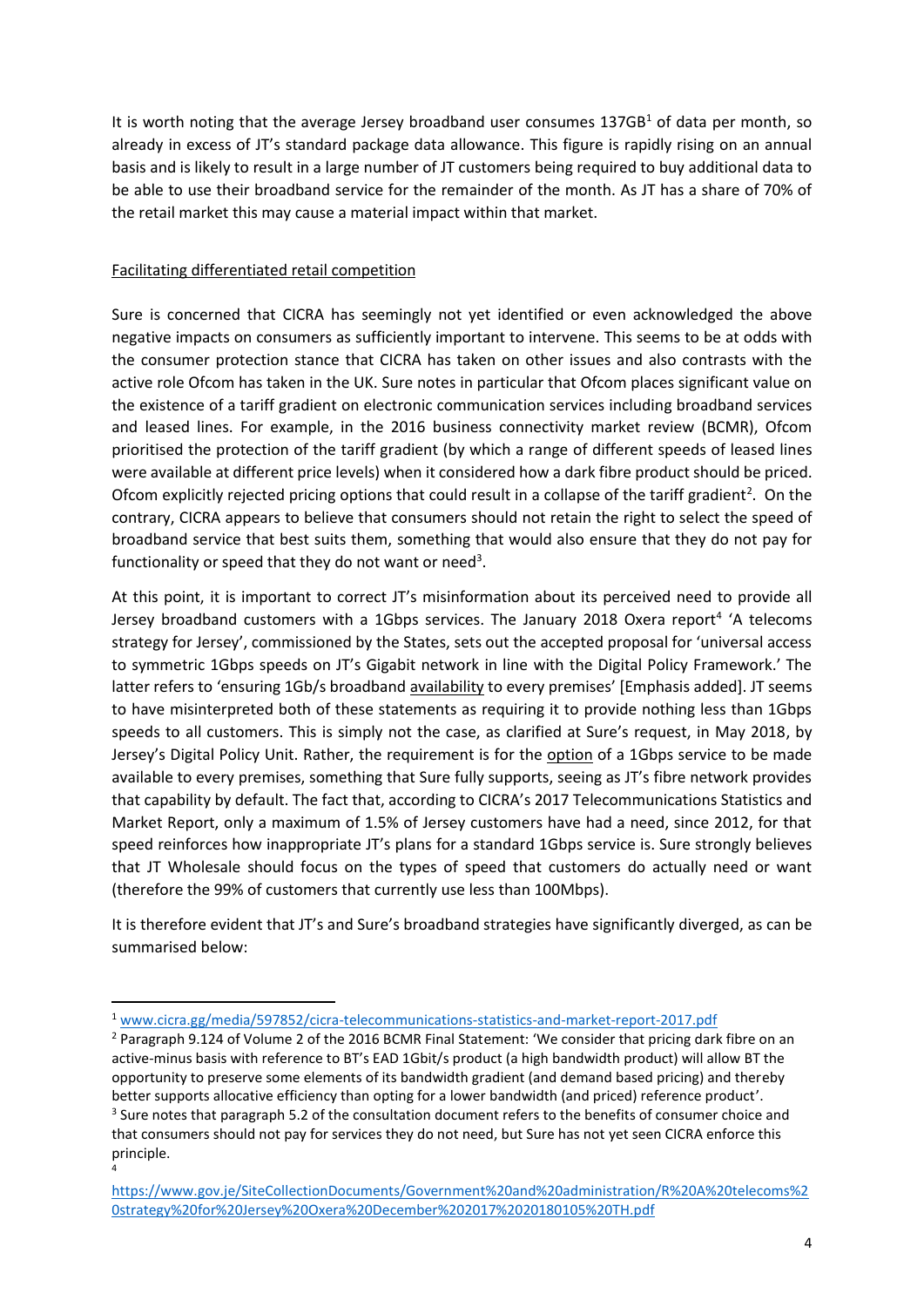| JT (Jersey)                                      | Sure (Jersey)                                  |
|--------------------------------------------------|------------------------------------------------|
| Striving to provide broadband speeds some ten    | Seeking to provide broadband speeds in line    |
| times faster than the market currently requires. | with customers' requirements, with specific    |
|                                                  | recognition of the need for a low cost, entry  |
|                                                  | level option.                                  |
|                                                  |                                                |
| By 2020, JT seeks to provide just two consumer   | Before 2020, Sure wishes to provide a range of |
| speed options, both with 40:1 contention ratio:  | speed and contention variants to much more     |
|                                                  | closely fulfil the needs of Jersey broadband   |
| 1Gbps download / 250Mbps upload                  | consumers, such as:                            |
| 1Gbps / 1Gbps                                    |                                                |
|                                                  | 50Mbps / 5Mbps / 50:1 (Entry level option)     |
|                                                  | 100Mbps / 20Mbps / 50:1                        |
|                                                  | 250MBps / 50Mbps/ 40:1<br>٠                    |
|                                                  | 500Mbps / 250Mbps/ 40:1                        |
|                                                  | 1Gbps / 500Mbps / 40:1                         |
|                                                  |                                                |

Whilst this consultation response was being prepared, Sure received a letter from CICRA<sup>5</sup> in which it set out its decision to take no action against JT in relation to the latter's removal of a 100Mbps speed option. JT may well interpret that as a sign that CICRA supports its wholesale broadband roadmap plans, however Sure would have great difficulty with that, were that to be the case.

As CICRA is well aware, Sure has been an avid supporter of the industry-wide considerations of a range of proposed new wholesale access services, having understood the benefits of them (where there is proven demand), as far back as 2010. Whilst Wholesale Line Rental (WLR) has brought very effective competition to the Jersey market, it is clear from JT Wholesale's long-term stance that it does not wish to provide the types of wholesale broadband services that Sure is seeking to procure for its retail customers. CICRA's letter to Sure of 12<sup>th</sup> June 2018 acknowledges this point, stating that:

*'the engagement process between JT Wholesale and Sure Retail may not be functioning as effectively as it could and that it is important that Sure's retail customers can obtain the wholesale services that they require.'*

CICRA will find evidence of multiple instances, since JT's inception of its Gigabit Jersey project, where Sure has been side-lined by JT Wholesale from involvement and opportunity for the shaping of JT's broadband services. This has resulted in not only Sure's financial detriment, but also in the inability to provide Sure's customers with the broadband choices that they tell us that they want – at speeds and prices that are not reliant on JT's predetermined and limited product set.

Such differentiated retail broadband services would be possible if JT Wholesale were to introduce a Bitstream service, which would allow the taker of the service (e.g. Sure) to provide a portfolio of different retail services, with different characteristics of speed, contention, data prioritisation, etc.

**Sure therefore intends to formally request, via Condition 36 of JT's licence (Network Access), that JT introduces a BITSTREAM service for its Jersey wholesale broadband services.**

## **Impact on competition and wholesale customers**

**.** 

<sup>&</sup>lt;sup>5</sup> From Tim Ringsdore to James Williams, 12<sup>th</sup> June 2018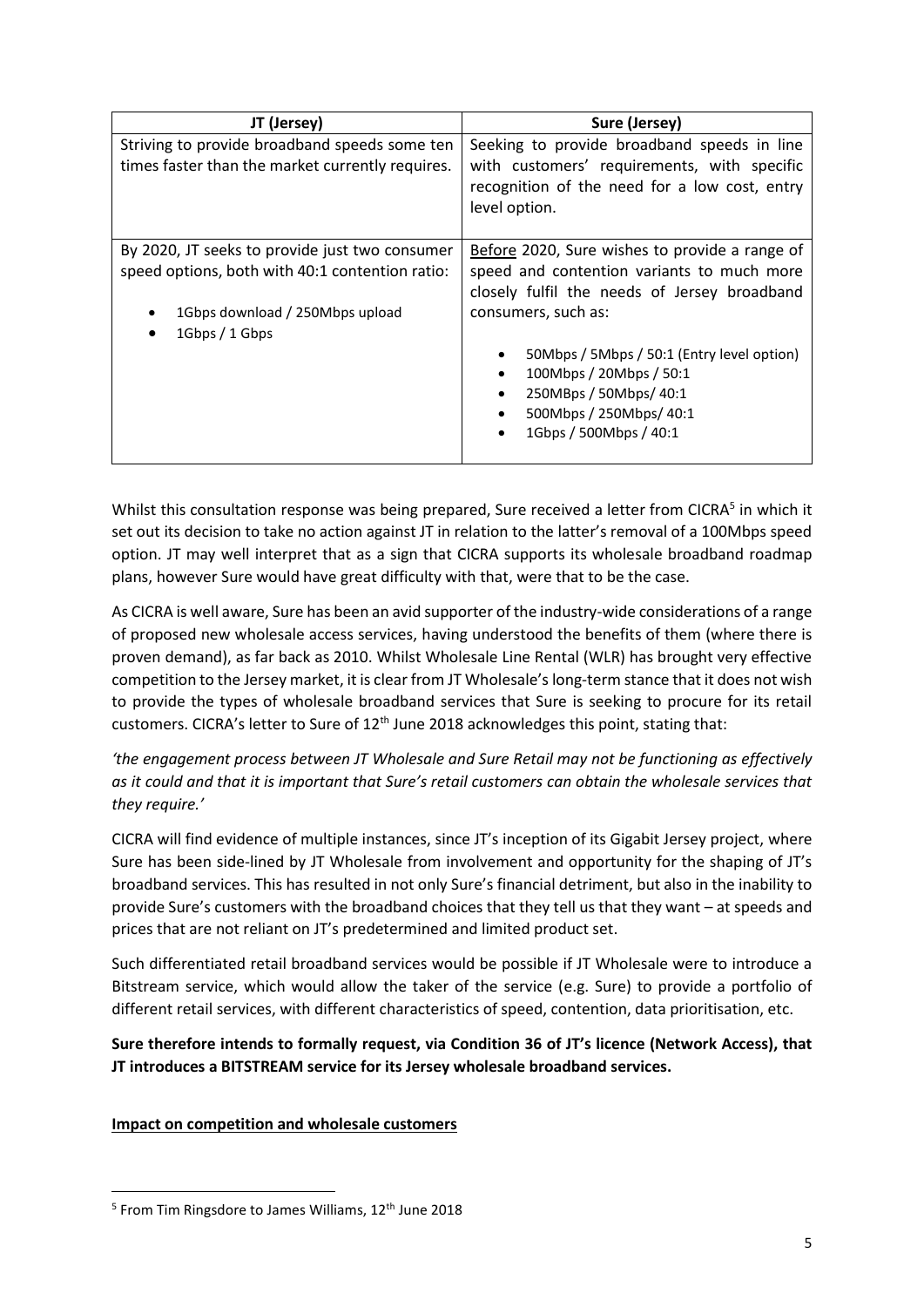JT's refusal to continue supplying a 100Mbps wholesale broadband service to Sure (CICRA has been made aware of Sure's requests and JT's refusal to supply) means that it would be very difficult for Sure (and other licensed operators (OLOs)) to continue offering a 100Mbps service that is commercially attractive to consumers. This is because OLOs now have to purchase a 250Mbps wholesale service to deliver a 100mbps service.

The fact that the new 250Mbps wholesale service is at the same price as its predecessor (the 100Mbps service), could make it appear that those taking this service are being provided with more for the same price; in fact it makes it more difficult for those OLOs who wish to provide a 100Mbps service to compete against JT's 250Mbps retail service. The important fact is that JT is now marketing a retail 250Mbps service at a retail price, based on the 250Mbps wholesale price. The price for JT's wholesale broadband services include speed sensitive components, so when CICRA says that OLOs can simply use the 250Mbps wholesale service to create a 100Mbps service, CICRA is condoning that OLOs (and thus also downstream retail consumers) should pay for functionality and network components that are not necessary for the retail service provided. OLOs have to use the 250Mbps wholesale service to provide a 100Mbps retail service. This gives very limited scope for OLOs to offer sufficient price differentiation for a 100Mbps service to make this commercially attractive to retail customers. To be clear, the principle that we are trying to address is that we should have the ability to provide a range of differentiated retail services, as set out in the above table, of which the 100Mbps is a key part of the range. Price differentiation is made even harder for Sure because its broadband services in Jersey do not include usage limited offers (and therefore Sure's costs are likely to be higher than JT's).

Whilst JT Wholesale is adamant that it, rather than JT Retail, is driving the development of wholesale services, it is patently obvious that there is little benefit to be had by JT Wholesale itself through this speed-obsessive stance.

Sure, as the only other service taker of JT Wholesale broadband services, has had no opportunity to participate in scoping or shaping the broadband services offered by JT Wholesale. This suggests that JT wholesale services are being developed to further the interests of JT Retail only, which is clearly in conflict with the regulatory framework and the strategy of the States of Jersey:

*'CICRA should ensure JT supplies other operators with wholesale access to the Gigabit network on a fair, reasonable and non-discriminatory (FRAND) basis, and that wholesale access seekers [e.g. Sure] get access to wholesale products, which allow access seekers to compete based on differentiated retail services' [reference to Sure added].'*

## **JT's plans to abolish its voice-only fixed line services**

JT announced to stakeholders during February 2018 that it intends to withdraw Jersey landline-only services during 2019. This would be the most fundamental change in the provision of fixed line telecoms services since the establishment of landlines on the island in 1895. The impact of this change must not be underestimated and Sure encourages CICRA to consider this proactively and as a matter of urgency.

JT plans to require all current landline-only customers to also pay for a broadband service as part of JT's intended replacement service.

We believe that CICRA should, as a matter of priority, require JT to provide a formal assurance that it will take all necessary steps to ensure that it does not breach its telecoms licence.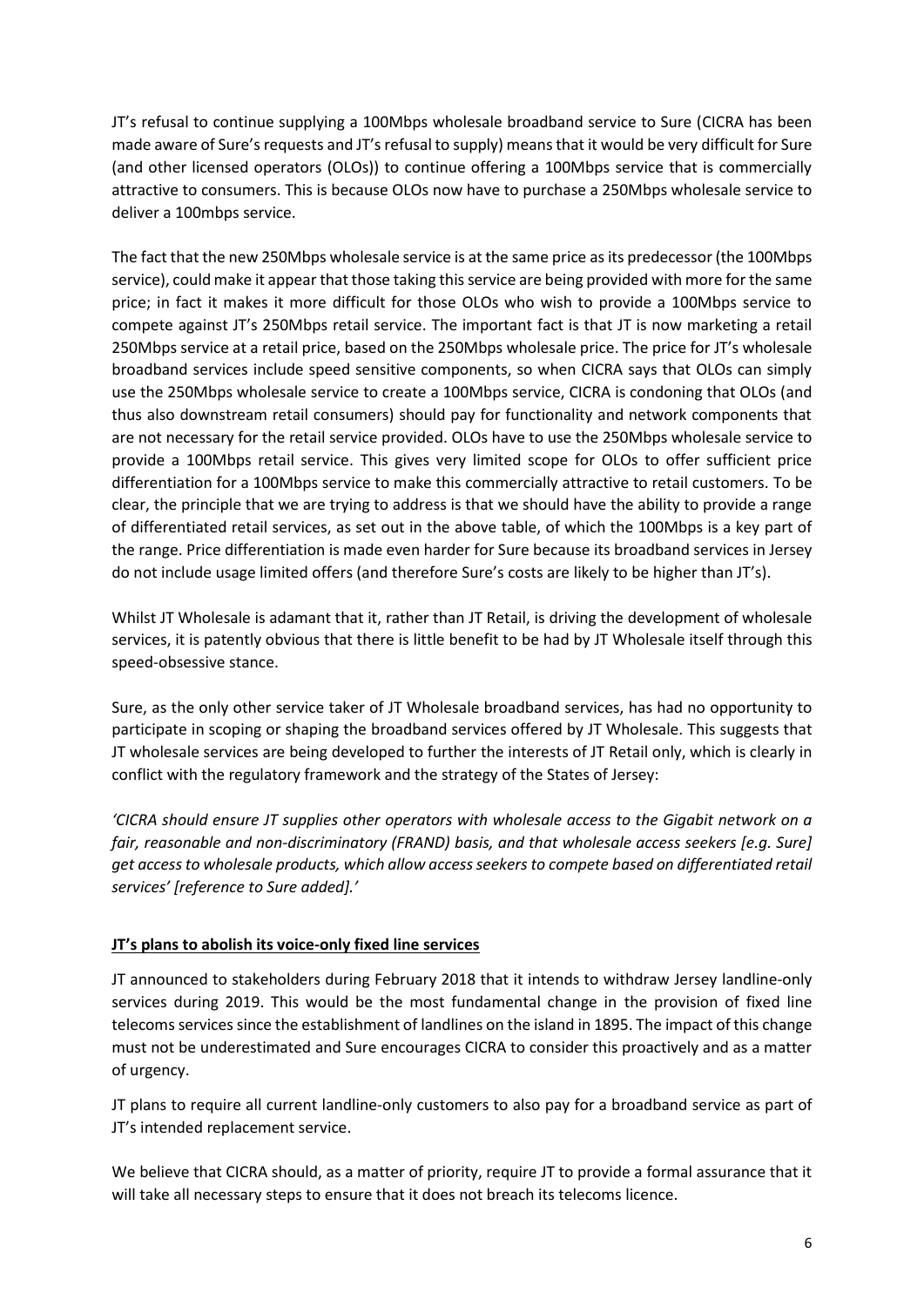An excerpt of Licence Condition 32 of JT's licence, relating to Linked Sales, is directly relevant here:

*32.1 The Licensee shall not make it a condition of providing any Telecommunications Services, or providing Access that a Subscriber, User or Other Licensed Operator should acquire from the Licensee, or any person specified by the Licensee, any Telecommunications Service or Telecommunications apparatus including CPE, other than the one that is specifically required by the person concerned, unless the Licensee has:*

*(a) notified the JCRA of its intention to do so; and*

*(b) has satisfied them that either there are technical reasons why such a bundling of Telecommunication Services and/or Telecommunication Apparatus should occur, or that there is a sufficient economic benefit to Users to justify the bundling.*

JT has almost completed its island-wide transition from copper to fibre broadband services in Jersey. These migrated customers have paid for their landline and broadband services separately and should they, at any time, no longer have a requirement for a broadband service, they can cease it, whilst maintaining a voice-only service – either as a retail customer of JT or as a customer of Sure (via Wholesale Line Rental). Thus, JT has clearly proven that a landline only option is technically achievable on a fibre network and has allowed customers to make use of that facility since 2012. Indeed, JT has recently commenced a programme to migrate landline only customers from copper to fibre, and until that project is complete, it would appear that JT is willing to provide landline only services on fibre, without the requirement for an associated broadband service. However, once this migration is complete, JT intends to require all Jersey fixed line customers to take bundled landline and broadband service, rolled up into a new JT 'fibre access service'.

JT has indicated to Sure that it intends to apply a total monthly rental charge similar to the total price of the two individual services, so, at current charge levels, that would be £38.75, rather than £12.50 for customers who only require a voice-only service. If this is true, then it appears to be a brazen attempt by JT to increase its revenues for purely commercial gain and there would certainly be no 'sufficient economic benefit to Users' to justify tying the two services. This would be counter to the requirements of Condition 32.1(b) of JT's licence and, due to the enormity of the impact to consumers, we urge CICRA to act swiftly to ensure that JT actions are constrained to those that are fully compliant with the its licence conditions.

### Impact on wholesale and retail markets

Should CICRA be minded to allow JT to bring its plans to fruition, then CICRA must also consider the likely impacts in the relevant retail and wholesale markets.

JT Wholesale has informed Sure that, although its intended 'fibre access' service would become a new wholesale equivalent to its existing landline and broadband services, it has no intention of allowing any party other than its own network to provide voice calls over that service. JT is quick to emphasise that the voice element is to be provided using VoIP technology, rather than any legacy TDM network, but as such, fails to acknowledge that it is therefore a service that could equally be provided directly by OLOs. There appears to be no valid technical reason why JT should remain the sole calls provider over any new fibre access service and Sure therefore requests that CICRA closely scrutinises JT's plans to ascertain whether regulatory intervention is required to correct JT's potentially material anti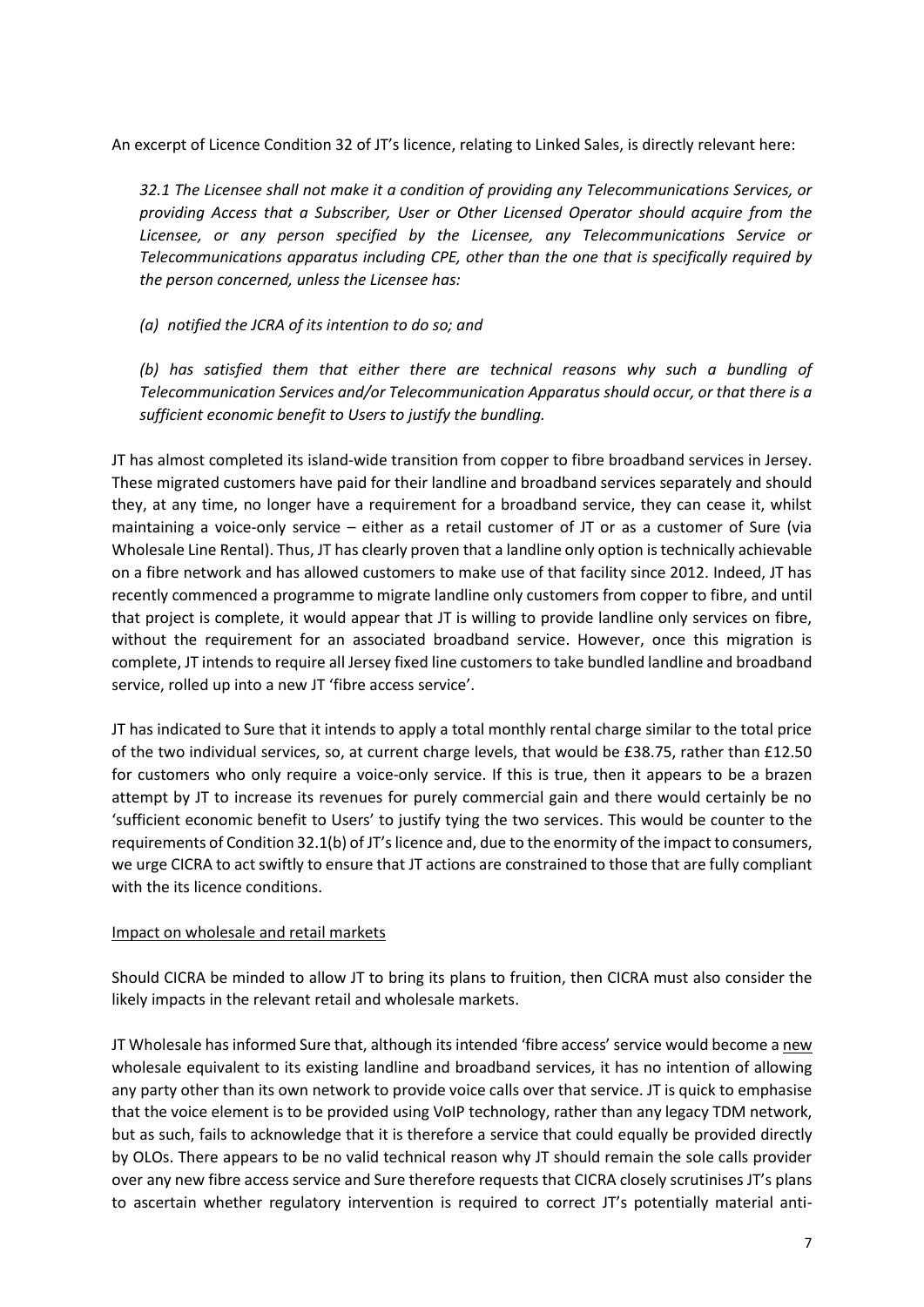competitive plans. It is critical that such issues are resolved before the new retail service is introduced as to do otherwise would be in conflict with the principle of non-discrimination.

JT has suggested that the fixed voice market is small and declining and therefore OLOs are not disadvantaged by not being able to offer that service. CICRA's 2017 Telecommunications Statistics and Market Report, however, reveals that the average monthly Jersey fixed line call usage (165 minutes per month) is still in excess of both Postpay and Prepay call mobile minutes (131 & 64 minutes, respectively). As there is no doubt about the benefits of competition in the provision of mobile voice services, the same must surely be true for fixed voice services. Further, VoIP is meant to be a technical facilitator for effective competition, not a tool for an incumbent operator to repress competition. Sure believes that, as VoIP removes all technical obstacles to the provision of fixed voice services by OLOs, JT should be required to implement Fixed Number Portability (FNP) on its network in time for the implementation of this new fibre access service. To do otherwise would enable JT to further entrench its dominance and would be in direct conflict with the principle of non-discrimination.

# **Sure therefore intends to formally request that FIXED NUMBER PORTABILITY be implemented in Jersey before JT be allowed to launch its new fibre access service.**

The resultant opening up of the fixed voice market in Jersey, through the introduction of FNP, would negate the need for dial tone to be provided by JT over its wholesale fibre access services. Its removal would very much align with JT's own plans for its fibre access service to be a 'service-agnostic pipe'. As JT pointed out within its Wholesale Broadband Roadmap 2018 – 2020, 'in a full fibre world the connection to the subscriber is a data line and voice is delivered by VoIP'.

JT has the almost immediate ability to create a 'Naked Broadband' architecture (a fibre line without dial tone – equivalent to Naked DSL in a copper-based network). It already carries voice services as data over its fibre broadband network, meaning that there is no longer a need to generate legacy style dial tone. This type of VoIP solution is what JT had proposed to implement across the island as its original Gigabit Jersey strategy. At the time, this had been blocked by OLOs (with CICRA's assistance) due to JT's refusal to commit to also provide FNP, thereby rendering any Naked DSL/broadband service materially unfit for purpose at that time. If FNP is implemented then that obstacle would be removed.

**Sure therefore intends to formally request, via Condition 36 of JT's licence (Network Access) that JT introduces NAKED BROADBAND as the means of customer connectivity for Jersey broadband services. This should be introduced no later that the time of the introduction of the new fibre access service.**

Sure is willing to take the initiative to progress the above matters with JT, but CICRA must not adopt a position of 'wait and see', as has happened in the past. Only with CICRA's support and clear commitment that the new fibre access service cannot be launched before FNP and NAKED BROADBAND are implemented will it be possible for Sure to progress negotiations with JT in a meaningful way. CICRA's wait and see approach to JT's Gigabit Jersey project, resulted in OLOs being unable to offer services on JT's new fibre infrastructure for a whole year after JT retail had launched its fibre-based services. This is a clear example of a breach of the principle of non-discrimination.

An associated matter, and one that must form an important part of CICRA's considerations is how JT's plans will affect its future compliance with its fixed line Retail Price Control. As CICRA is aware, the regulatory framework for Price Control covers landline and fixed voice services, but not broadband.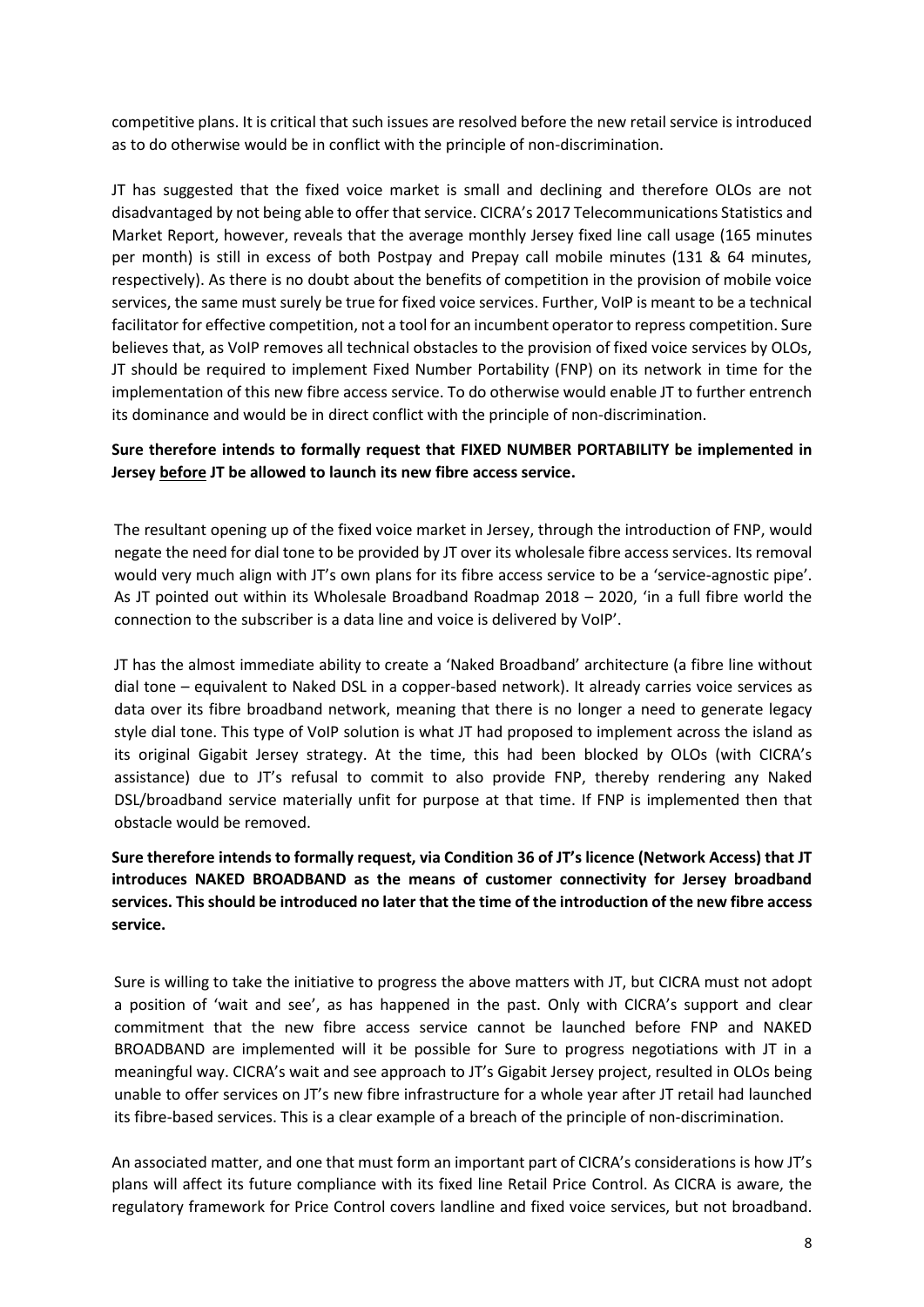Therefore, any price compliance blurring caused by JT's merging of landline with broadband would need to be reviewed in detail. It cannot be ignored, given its multi-million pound value and impact on Jersey retail customers. JT's Licence Condition 33.2 is relevant in this regard and Sure requests that CICRA engages with JT on this issue in a proactive manner, rather than being reactive, as it appears to have been in relation to JT's strategy to date.

Although it may be considered contentious, it could be viewed that, since the inception of its Gigabit Jersey project, JT has had almost free rein from CICRA to define, develop and launch its chosen fixed line telecoms services. CICRA would, no doubt, be keen to state that it is not its role to place limitations on the commercial strategy employed by any of its licensed operators, however Sure believes that there is a history of CICRA's lack of timely engagement in relation to the many regulatory issues which occurred during the earlier years of JT's Gigabit project. One of the most noticeable regulatory injustices was that ability of JT Retail to launch and supply fibre broadband services to its customers more than a year in advance of making a wholesale service available. Despite protests from Sure, CICRA refused to recognise that JT Wholesale had not made the required wholesale broadband connectivity services available to OLOs to be able to launch their services and was therefore discriminating against OLOs in favour of its own retail business.

It is evident from all of the above that CICRA's oversight and control will be critical to the effective and fair outcome required by all Jersey broadband service providers and, ultimately, their customers.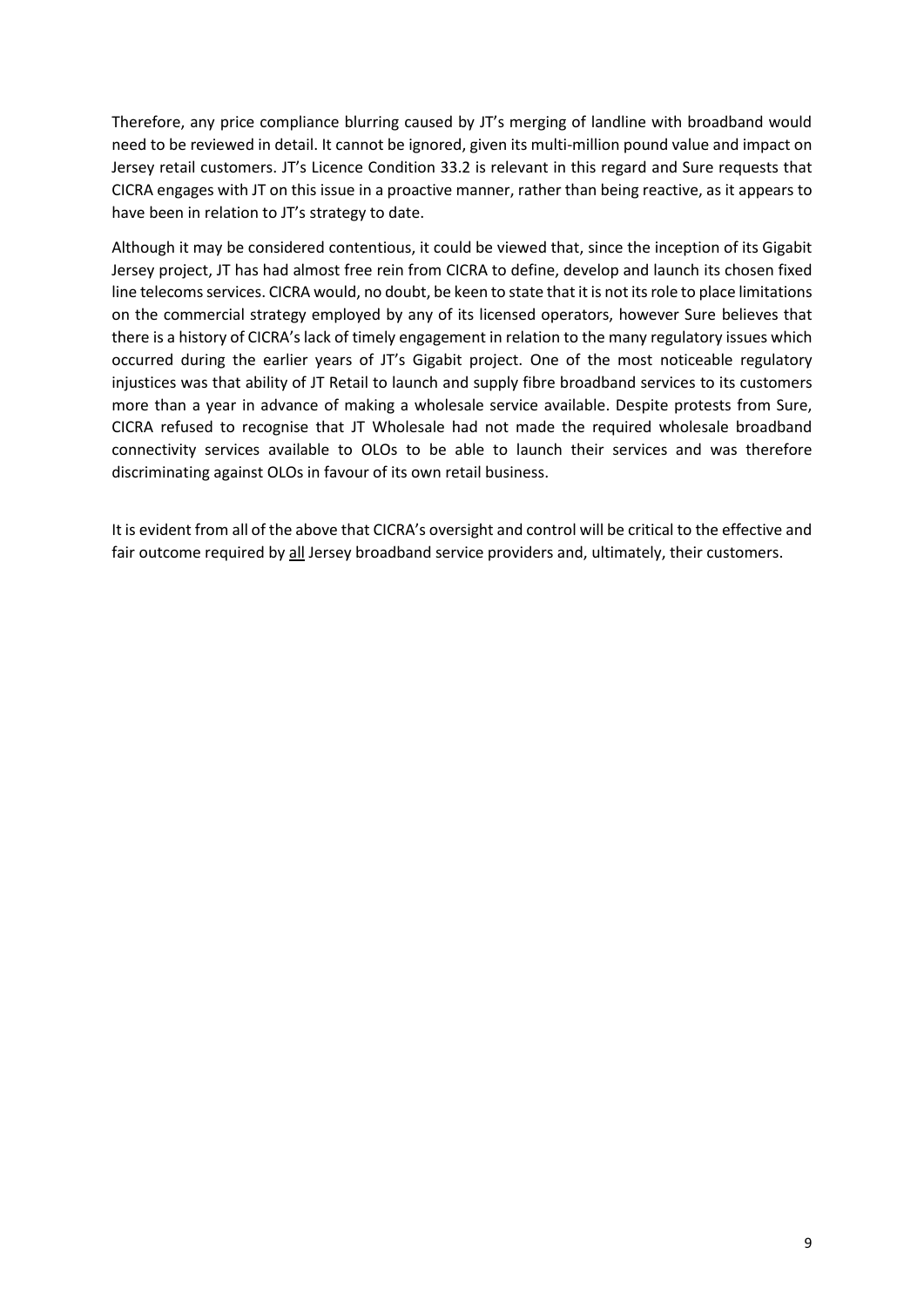### **SUMMARY OF REQUIRED JERSEY-SPECIFIC NETWORK ACCESS SERVICES**

- **Fixed Number Portability** required due to JT's intended removal of landline services, including calls;
- **Naked Broadband** required to provide a means for OLOs, using their own network, to provide calls to their customers, in the absence of Jersey landlines;
- **Bitstream** required to provide QoS (prioritisation of voice calls over a broadband service) and a range of differentiated 'fibre access' services, needed to:
	- $\circ$  Allow for a low-cost voice-only solution (to fill the gap left by JT's removal of landlines);
	- o Allow OLOs to provide an independent range of broadband service variants (including, again, a low-cost option), with self-management of speeds and contention ratios (so as not to be bound by JT's intended enforced 1Gbps only speed in 2020).

Sure wishes to make absolutely clear that the reason that it requires the introduction of the above three Network Access services in Jersey, via an urgent product development programme, is specifically because of JT's intended actions in relation to its fibre network. The fundamental flashpoint will be the removal of landline only services (and associated voice call functionality), planned for 2019. In addition, JT's refusal to deviate from its plan to provide all consumer broadband services at only a 1Gbps speed by 2020 is totally unacceptable and leaves customers with the very absence of choice and differentiation. **This is totally at odds with the States of Jersey Telecoms Strategy.** As can be seen from Sure's answer to CICRA's Question 6 (below), unfortunately, we cannot support CICRA's alternatively proposed standard 1Gbps symmetrical service, which appears to only take account of JT's strategy, rather than facilitate any OLOs' strategies. Indeed, we do not believe that it could provide a suitable solution to these issues - in fact it has the potential to exacerbate the problem.

We cannot stress how important it is, based on JT's highly contentious intended actions, for focus to be provided by all relevant stakeholders on the Jersey market only in the development of these Network Access services. No-one can fail to acknowledge the long-drawn-out negotiation processthat both CICRA and Sure had to endure with JT over the pan-islands development and implementation of WLR; primarily as the result of the legal challenge by JT.

It is pertinent to note that take-up of that first new Network Access service has been minimal in Guernsey and yet, it has been a resounding success in Jersey. Sure is always eager to champion competition, but it must not come at the expense of a vast investment in wasted resources, as was the case for Sure in relation to WLR in Guernsey. We have absolutely no plans to remove any landline services from the market (at either the retail or wholesale level) at any time in the foreseeable future and so no valid reason to take the necessary focus away from the urgent developments required in Jersey.

Looking at Sure's broadband services in Guernsey, it is evident that we support a wide range of speeds and we intend to expand this range further in 2019. This is in direct contrast to JT's plans to remove any speed option for Jersey consumers by 2020. Thus, there is a long-term stability and certainty to Sure's fixed line product set in Guernsey and a defined development plan for an expanded range of broadband services. Should any reasonable requests be made for the further development of services we would be happy to fulfil them, as long as each request is backed up with evidence of reasonable demand for the service, so as to avoid a repeat of the failed WLR service in Guernsey.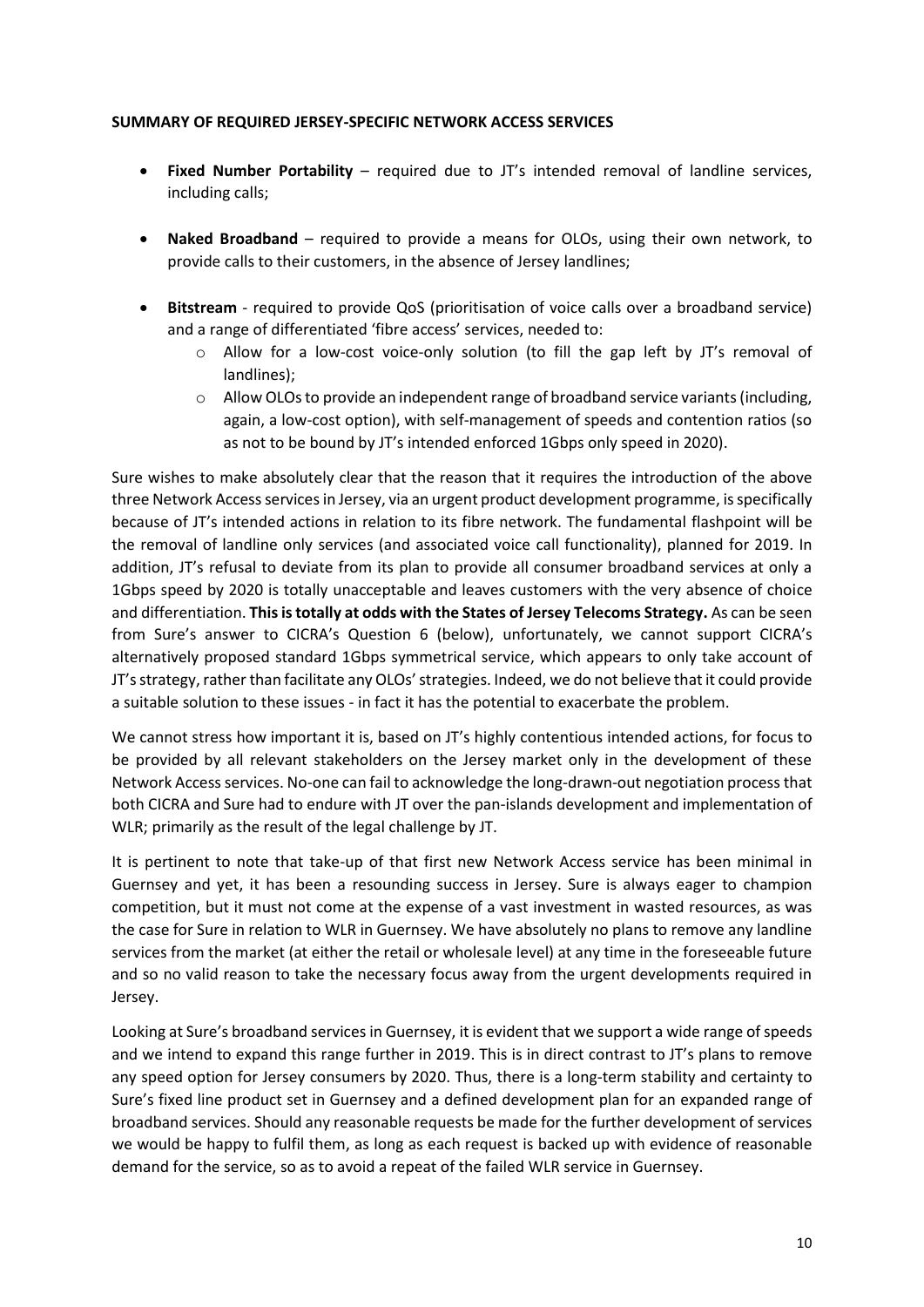## **RESPONSES TO QUESTIONS SET OUT IN CICRA's CONSULTATION DOCUMENT**

Now that Sure has been able to set out its position, above, in relation to the numerous deficiencies and risks of the Jersey broadband market (based on both current and future intended outcomes), we will respond to the specific questions posed by CICRA within its Consultation Document on the Future Economic Regulation of the Broadband Market.

# **Question 1: Does the respondent agree with CICRA's provisional view relating to the Channel Islands' broadband markets set out above? If the respondent has alternative views or relevant evidence the respondent is asked to explain those and provide all of its analysis and assessment relating to this matter to inform CICRA's consideration and next steps.**

Although Sure supports certain aspects of CICRA's provisional view, we have material concerns in relation to CICRA's self-perceived constraints in its ability to effectively manage the regulatory framework under which it envisages the development of the broadband market to occur.

We need look no further than the very recent engagement with CICRA in relation to our attempt to require JT to continue to provide a wholesale 100Mbps broadband speed option in Jersey. As recently as June 2017, CICRA added a specific Network Access condition into the licences of JT (Jersey) Limited and Sure (Guernsey) Limited. The aim was to provide CICRA with specific powers to be able to regulate the fixed line operator with SMP in each island with regard to any reasonable requests for wholesale Network Access received from an OLO. Within those licences:

- 'Network' is defined as set of interconnected devices across which a telecommunicated message can be passed; and
- 'Access' is defined as the ability to obtain a required service, facility or function.

CICRA was keen to point out to Sure at the time that the definition was deliberately broad, so as not to limit the type of products and yet, on the very first occasion when the validity of this new licence condition has been tested, it appears to have failed. As a reminder, Sure did not request that JT should not be allowed to introduce a 250Mbps service; only that in doing so it should maintain a wholesale 100Mbps speed option, which therefore would have allowed Sure to create differentiation in the market and fulfil the existing needs of its broadband customers.

To reiterate a key point, CICRA set out very clearly, within its current broadband consultation document, that a key activity had been allocated to it by the States of Jersey, within its Telecoms Strategy, that:

*'CICRA should ensure JT supplies other operators with wholesale access to the Gigabit network on a fair, reasonable and non-discriminatory (FRAND) basis, and that wholesale access seekers get access to wholesale products, which allow access seekers to compete based on differentiated retail services'.<sup>6</sup>*

If CICRA does not believe that it has the regulatory powers, using the Network Access Condition (36) of JT's licence, to require JT to fulfil Sure's reasonable request for a 100Mbps broadband speed option, so as to allow Sure to provide that differentiated retail service then, understandably, its ability to ensure the appropriate regulatory outcomes for major Network Access projects such as FNP, Naked Broadband and Bitstream could be called into question.

Looking at CICRA's Question 1 in more detail, Section 3.1 of its the consultation refers to the fact that broadband is the go-to method to provide an increasing number of digital products and services. Sure

**.** 

<sup>6</sup> Paragraph 1.2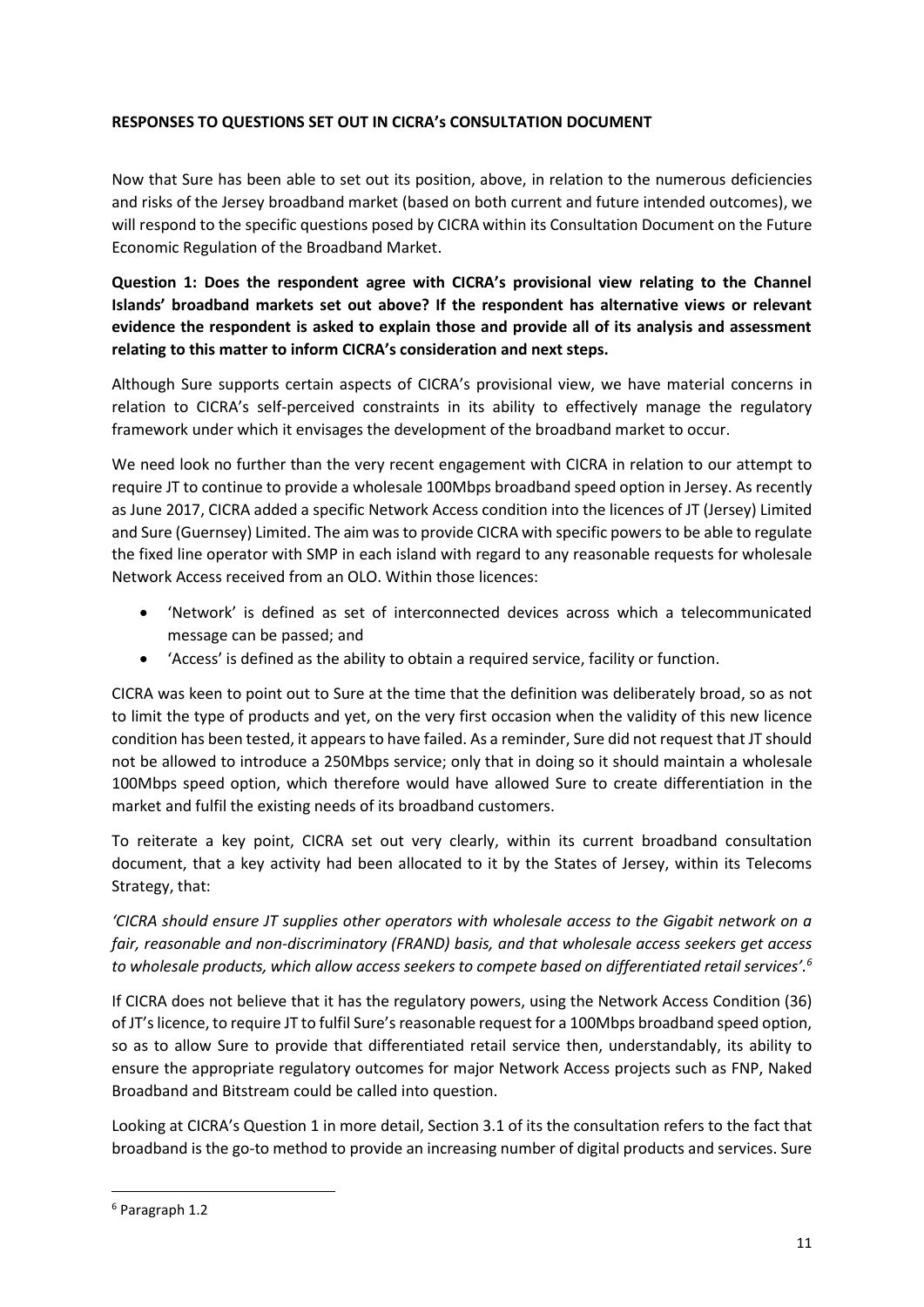agrees with this high-level view. Broadband provides the key building block for a range of innovative retail services and facilities. Many of these are reliant on the underlying network provision of FNP, Naked Broadband and Bitstream. Ideally, CICRA would have been more explicit about the need to consider these specific types of services within this Broadband consultation, as there is a risk that other respondents may assume that they are outside the scope of this particular review. This could therefore set different expectations amongst operators as to CICRA's intended next steps. We do recognise, however, that CICRA has stated its considerations are still at an early stage and that further opportunities for stakeholder engagement will follow over the coming months.

Section 3.3 refers to tools such as wholesale price controls, within the framework where the retail sector is supported. Sure is concerned about how CICRA may intend to achieve such a price control mechanism, in the absence of incumbent operators' separated accounts and the underlying cost models used to create them. CICRA took the unusual step of removing the requirement for both JT (Jersey) and Sure (Guernsey) to submit annual separated accounts, Despite Sure questioning the appropriateness of that move. Without externally audited costing data, neither JT nor Sure will have verifiably and reliable financial inputs for use for wholesale broadband price control purposes. Based on Sure's studies to date of the inappropriateness of benchmarking of its wholesale services' costs against those of much larger operators in non-island jurisdictions, Sure would certainly have reservations as to the validity of such results.

# **Question 2: Does the respondent agree with CICRA's statement relating to best practice regulatory framework? If the respondent has alternative views or evidence the respondent is asked to explain those and provide all of its analysis and assessment relating to this matter to inform CICRA's consideration and next steps.**

CICRA lists the potential remedies that can be applied to a provider found to have SMP in a relevant market and Sure agrees that these are all remedies that could be applied and which have proven successful in a large number of markets and jurisdictions across the world.

It is, however, important to have clarity with regards to three critical criteria:

- 1. Firstly, the overall regulatory principles applied when determining which remedies to apply in SMP markets;
- 2. Secondly, the type of competition that is pursued, and
- 3. Thirdly, compliance and enforcement actions available to the regulator.

### Regulatory principles

When considering the regulatory principles used by CICRA in the past, as well as the statements of principle and intent included in this consultation, Sure has a number of concerns. Two principles that Sure consider to be critical to ensure an equitable outcome of regulatory action are equivalence and replicability, and Sure has concerns that CICRA is not embracing these principles sufficiently.

With regards to equivalence, we have set out in the introductory section to this response that JT was able to offer fibre-based broadband services in Jersey for a full year before a wholesale service was made available that allowed OLOs to compete with the JT fibre-based service. This is an example of allowing an SMP provider to launch a service before a suitable wholesale service is available and is entirely contrary to the principle of equivalence. Many examples of JT Wholesale refusing to engage with Sure and OLOs when developing new wholesale services are further evidence that the current regulatory interventions/remedies do not deliver equivalence. Even if CICRA applied the less stringent principle of non-discrimination, JT's behaviour is clearly non-compliant. Sure therefore requests that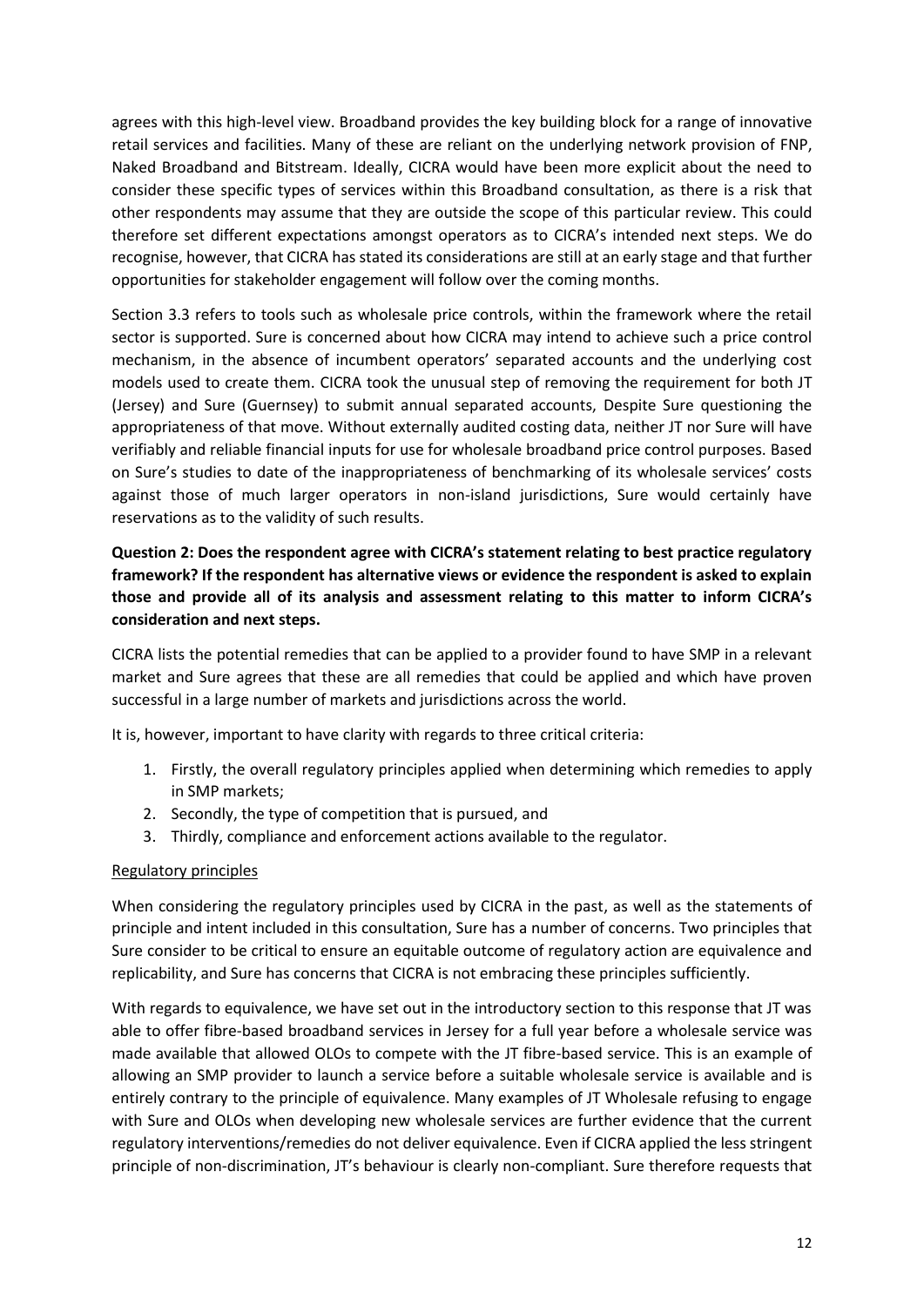CICRA confirms its commitment to regulating the broadband markets in accordance with the principle of equivalence and for it to make this an explicit commitment.

As for replicability, again this is a fundamental principle that should guide the selection and formulation of remedies where SMP is found in a wholesale market. At present, SMP remedies issued by CICRA do not explicitly require replicability (that is, the ability of OLOs to replicate JT's services at the same time as JT) and Sure considers this to be a significant weakness which should be rectified in the remedies applied as part of the forthcoming wholesale broadband market review.

### Defining the type of competition to encourage

CICRA states in the consultation document that it is unlikely to be feasible for operators to build competing access networks in the Channel Islands. Sure agrees that this is certainly true for commercially owned operators, but there is clear evidence that this is not applicable to JT. CICRA therefore needs to make sure that its regulatory interventions do not assume that there will be no access network duplication, as doing so would not serve the interests of furthering competition nor of end consumers. In particular for Guernsey, CICRA needs to be cognisant of the ongoing investment by JT in new fibre infrastructure and the ability of JT - as a States' owned entity - to be able to operate outside the normal constraints of a commercial operator, which by contrast, must demonstrate to its shareholders a return on investment within a reasonable period of time.

With regards to the regulatory interventions that may be applied (if SMP if found) to further service competition, Sure believes that it is important that these are designed bearing in mind the size and nature of the Channel Islands' markets. It would not be in the medium to long term interests of consumers to encourage arbitrage-based market entry, which could leave the market with less choice and competition once that arbitrage opportunity has been exhausted.

## Clarity of compliance and enforcement

Whilst the remedies set out by CICRA in principle should provide the necessary tool box for CICRA to impose effective remedies in SMP markets, Sure has concerns that when it has presented clear and unambiguous evidence to CICRA of non-compliance with such remedies and with licence conditions, CICRA has, on occasion, not felt able or empowered to take action to enforce the relevant obligations. A further example of non-enforcement is the ability of an SMP operator to simply refuse to implement a specific wholesale access remedy or to be allowed to drag out the development and implementation process, with the single objective of preventing or delaying the ability of OLOs to compete effectively. An example of this is when JT refused to develop a WLR service in Jersey. Sure therefore requests that CICRA designs remedies that empowers it to take effective action in cases of non-compliance.

With regards to the list of remedies listed by CICRA, Sure notes that CICRA has already removed the opportunity for applying two of them; namely accounting separation and cost accounting. Whilst Sure welcomes the reduction in its cost of demonstrating regulatory compliance, Sure has made it clear that it could limit CICRA's ability to regulate effectively without these two remedies in place.

In conclusion, therefore, whilst CICRA has listed a standard set of regulatory remedies, this does not in itself demonstrate regulatory best practice. Best practice is manifested in how these remedies are applied and enforced, both of which are areas where Sure considers that CICRA has not generally demonstrated best practice regulation. Sure therefore recommends that CICRA focuses on those aspects when conducting the wholesale broadband market review for the Channel Islands.

# **Question 3: Do respondents consider there is appropriate access and reasonable control over the wholesale network elements listed above by retail broadband providers? If these descriptions are**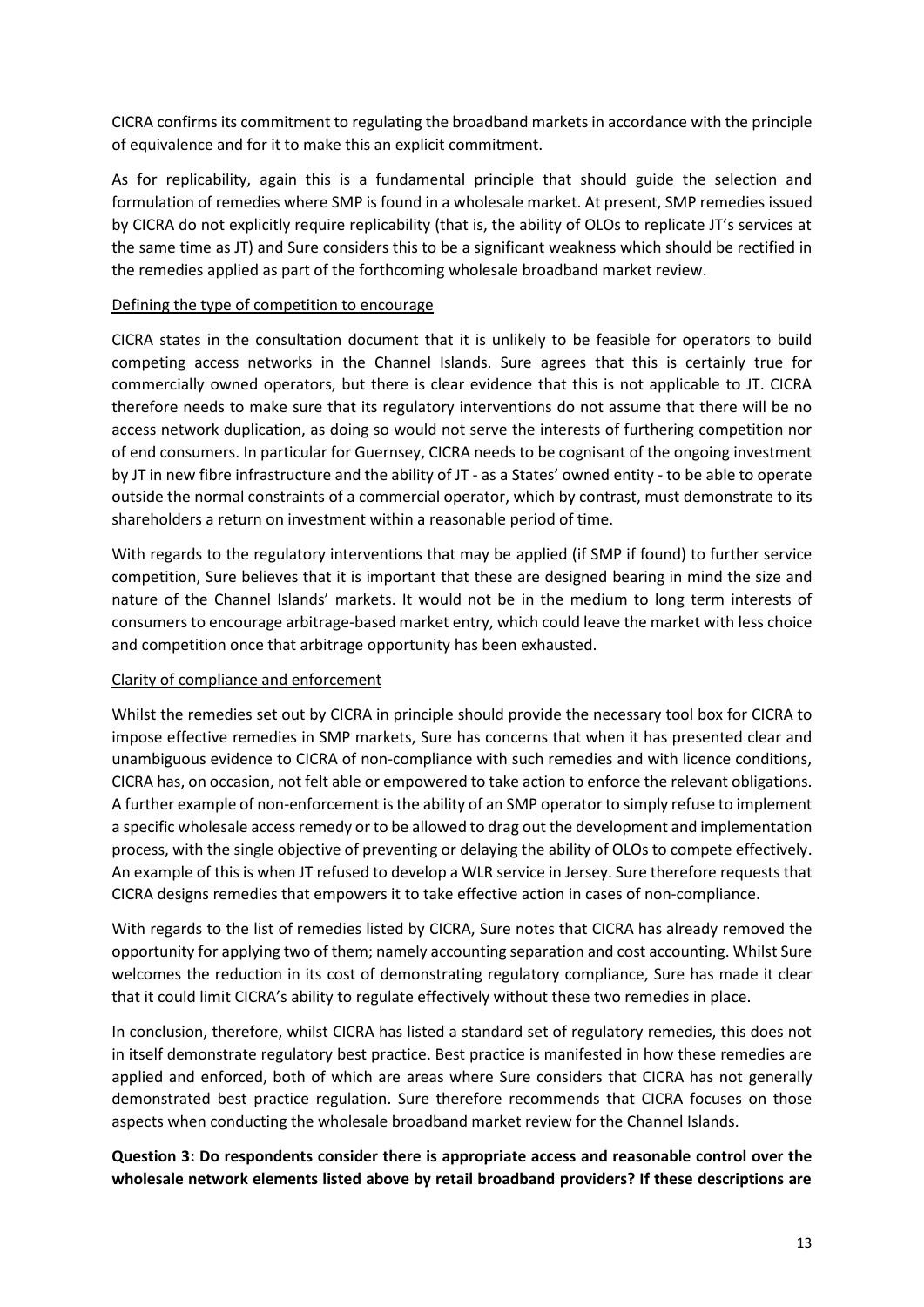**ambiguous or would benefit from further elaboration in terms of their definitions respondents are asked to set out their views in as much detail as feasible.** 

**and**

# **Question 4: Are there additional wholesale network elements that have not been identified that have a material bearing on the ability of broadband retailers to provide services? If so respondents are asked to set these out fully?**

Sure notes the network elements listed in Section 4.10 of the Consultation and in very broad terms agrees with what is shown. However, it should be noted that the functionality of a B-RAS (Broadband Remote Access Server) is now more commonly provided by a BNG (Broadband Network Gateway).

In addition, one specific component missing from the relevant list of Jersey related network elements is JT's ONT (Optical Network Termination) device. This equipment is located within each Jersey fibre customer's premises and serves multiple functions, including (based on the limited information provided to Sure by JT):

- A fibre network termination/demarcation point;
- An ATA (Analogue Telephone Adaptor) function and VoIP phone line ports for either direct connection of a telephone or for connecting to the existing internal wiring/sockets of the premises;
- A broadband line speed synchronisation capability, allowing the data port to 'auto-negotiate' the suitable speeds for the customer's router.

That being the case, this needs to be included as a relevant wholesale network element for the Jersey broadband market, as it forms part of the wholesale broadband service.

The key consideration is picked up by CICRA in Section 4.11, through the recognition that downstream service providers (such as Sure in Jersey) would have the ability to differentiate their services to a greater extent if they have control over (or access to) the relevant network elements of the incumbent's broadband network.

Unlike JT in Jersey, Sure In Guernsey, has no plans to fundamentally change the way in which landline and broadband services are provided to its customers. We already provide end users (via their chosen retail service provider) with a variety of speed options – currently as 'up to' 20, 40, 60 and 100Mbps services. In addition, Sure is currently testing a further, high-speed, variant (in the region of 300Mbps), which it expects to add to the Guernsey portfolio during 2019 - thereby expanding the choice of speeds available to all Guernsey broadband customers. This recognition of the differentiation in customers' needs simply does not exist in JT's retail or wholesale broadband portfolios in Jersey and JT could not have been clearer to date about its intention to not account for such needs. A strong example of this is JT's (mis)interpretation of the States of Jersey's Telecoms Strategy framework that all Jersey broadband customers must have a 1Gbps connection within the next two years.

Further, the enormity of the detrimental impact of what JT intends to impose on its customers (at both the wholesale and retail levels), by withdrawing voice-only services, and instead requiring customers to take a bundled fixed line and a broadband service, should not be underestimated.

As stated elsewhere in this submission, CICRA is required to support a States of Jersey policy principle that JT must supply other operators with wholesale access to JT's fibre network on a fair, reasonable and non-discriminatory basis (FRAND). Whilst CICRA may view this as a new requirement, it is already a long-standing element of the requirements of JT's Telecoms Licence; in particular:

• Condition 31 (Undue Preference and Unfair Discrimination);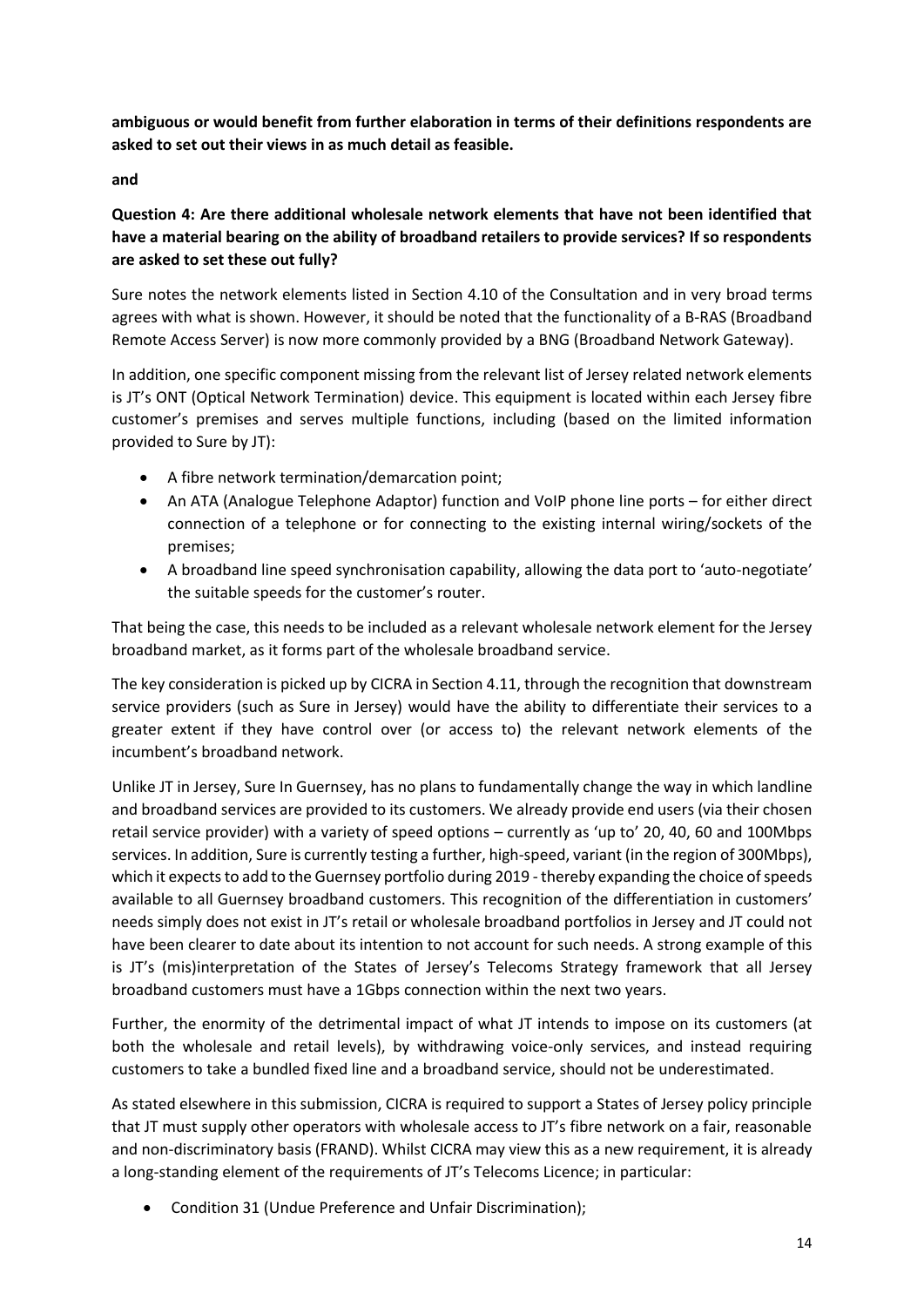- Condition 34 (Fair Competition) and, more recently,
- Condition 36 (Network Access)

Collectively, these already provided CICRA with the required powers to ensure that 'wholesale access seekers get access to wholesale products, which allow access seekers to compete based on differentiated retail services'<sup>7</sup> .

# **Question 5: Do respondents consider there is a need for economic regulatory intervention of the wholesale charges by the monopolists who control access to the networks elements above or any additional elements respondents have identified?**

The charges on which wholesale access services are available are one of a number of critical aspects of the wholesale service. As mentioned under Question 2, CICRA has determined to no longer impose obligations of accounting separation and cost accounting, so, the regulation of wholesale charges is by necessity less transparent and less likely to deliver the pro-competitive outcomes Sure assumes CICRA would like to see.

The application of a margin squeeze test is only appropriate if either the regulator is not concerned about potential excessive retail pricing or if there is a regulated anchor wholesale product which prevents the SMP provider from setting excessive charges. CICRA's reference to Ofcom's use of margin squeeze (footnote 4) omits to note that in addition to the VULA margin squeeze test, BT was subject to cost-based charge controls for access to its copper local loop. Thus, if BT has priced the VULA product excessively, it would have deterred migration to the VULA service as copper-based services remained available to OLOs on a cost-based basis.

Sure considers that, if SMP is determined in the forthcoming wholesale broadband market review, CICRA needs to consider carefully what type of charge control would be most suitable. Sure does not believe that the market could function in the absence of some form of charge control for wholesale broadband access.

What exact type of charge control would be most suitable would depend on the market failures identified. Sure has set out in other parts of this response that it considers it critical that a number of new wholesale products/interfaces are developed for the Jersey market, so the wholesale charge controls would need to take into account the different levels of investment associated with the access products offered. Sure looks forward to participating actively in the analysis and discussion of potential wholesale charge control options as part of the forthcoming wholesale broadband market review.

**Question 6: What do respondents consider are the appropriate investment incentives that an economic regulatory framework should provide to both support investment upstream in the wholesale network as well as support innovation and choice by competing retailers? The respondent is asked to set out the alternatives it considers feasible and its evidence and reasoning for those its supports and those it does not.** 

Sure agrees with CICRA's view that ex-ante regulation is more appropriate for network industries such as electronic communications. Sure does, however have concerns at CICRA's track record in terms of clarity of remedies and effective enforcement of non-compliance.

Sure welcomes CICRA's focus on encouraging investment at both upstream and downstream levels in the market. It is essential that an appropriate balance is struck in this regard and Sure understands the issues at both levels well, given that Sure operates at the upstream infrastructure level in Guernsey

**.** 

<sup>7</sup> Paragraph 1.2 of CICRA's Consultation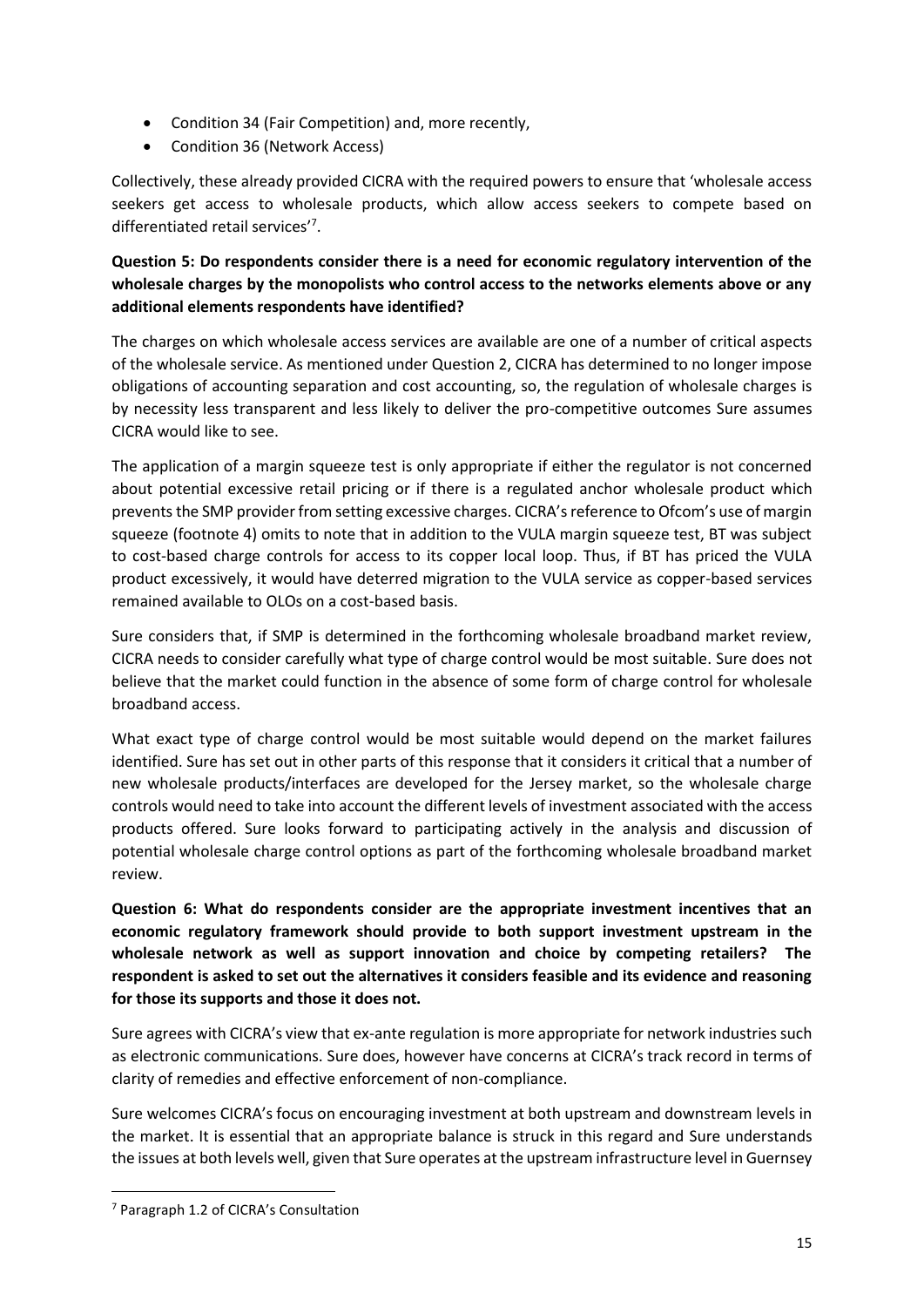and at the downstream retail level in Jersey (and Guernsey). When considering investment incentives, it should, however, be noted that JT appears to not be subject to standard commercial investment constraints and is apparently rather operating as the implementation function for the connectivity policy designed by the States of Jersey. Sure, on the other hand, is very much subject to commercial investment constraints and this should be recognised by CICRA in its regulatory interventions in Guernsey in particular.

With regards to CICRA's initial proposals as outlined in section 5 of the consultation document, Sure has severe concerns. Our concerns fall into two main categories:

- a) CICRA's objective of reducing barriers to entry as much as possible, and
- b) CICRA's suggestion that a single 1Gbps wholesale interface would be an effective and reasonable approach to broadband wholesale access.

## Reducing entry barriers

Sure agrees that regulation should seek to remove or reduce barriers to market entry and the further development of effective competition, but regulation should be designed with the long-term interests of consumers and the overall economy of the Channel Islands in mind. As such, Sure disagrees that CICRA should seek to reduce barriers as much as possible and believes that CICRA should instead target its efforts to ensure that existing competition can grow and become sustainable in the longterm. This will not exclude new market entry, but Sure considers it inappropriate if the CICRA interventions consider as a primary objective that they should encourage further market entry. Sure would welcome CICRA's confirmation that it is concerned with the development of long-term sustainable competition across the Channel Islands.

## 1Gbps as a single wholesale interface

1

CICRA is proposing that a single 1Gbps wholesale service could be a 'one size fits all' solution which operators could use to generate a range of retail services at varying speeds, with and without symmetric upload and download speeds.

CICRA's proposal sounds alarmingly like the JT proposal (as explained in the introductory section to this response) and appears not to take into account the likely impact on the market of such a solution.

If an upstream SMP operator were to offer a single 1Gbps symmetrical wholesale product, CICRA is suggesting that OLOs could use that product to offer lower speed and non-symmetric services to retail customers. There are, however, a number of significant flaws in that proposition, including:

- a) The price for the 1Gbps symmetric product would reflect the costs of providing that product (assuming that wholesale charges are cost-oriented) and would therefore include costs that would not be incurred for a lower speed non-symmetric service<sup>8</sup>. Thus OLOs using that service would be paying for a service that they do not use.
- b) If the upstream SMP operator uses its own 1Gbps service in the downstream retail market and offers only a 1Gbps retail service (as is the declared plans of JT), then it would likely price the retail service in a manner to be competitive with any OLO also offering a 1Gbps retail service based in the 1Gbps wholesale product. This means that the SMP operator would not leave substantial additional headroom in its retail 1Gbps pricing, after accounting for its retail costs. In that case, it is not at all clear how CICRA expects an OLO to offer a variety of speeds

<sup>&</sup>lt;sup>8</sup> This is because the wholesale service includes the use of parts of the SMP operator's network that are usage sensitive.